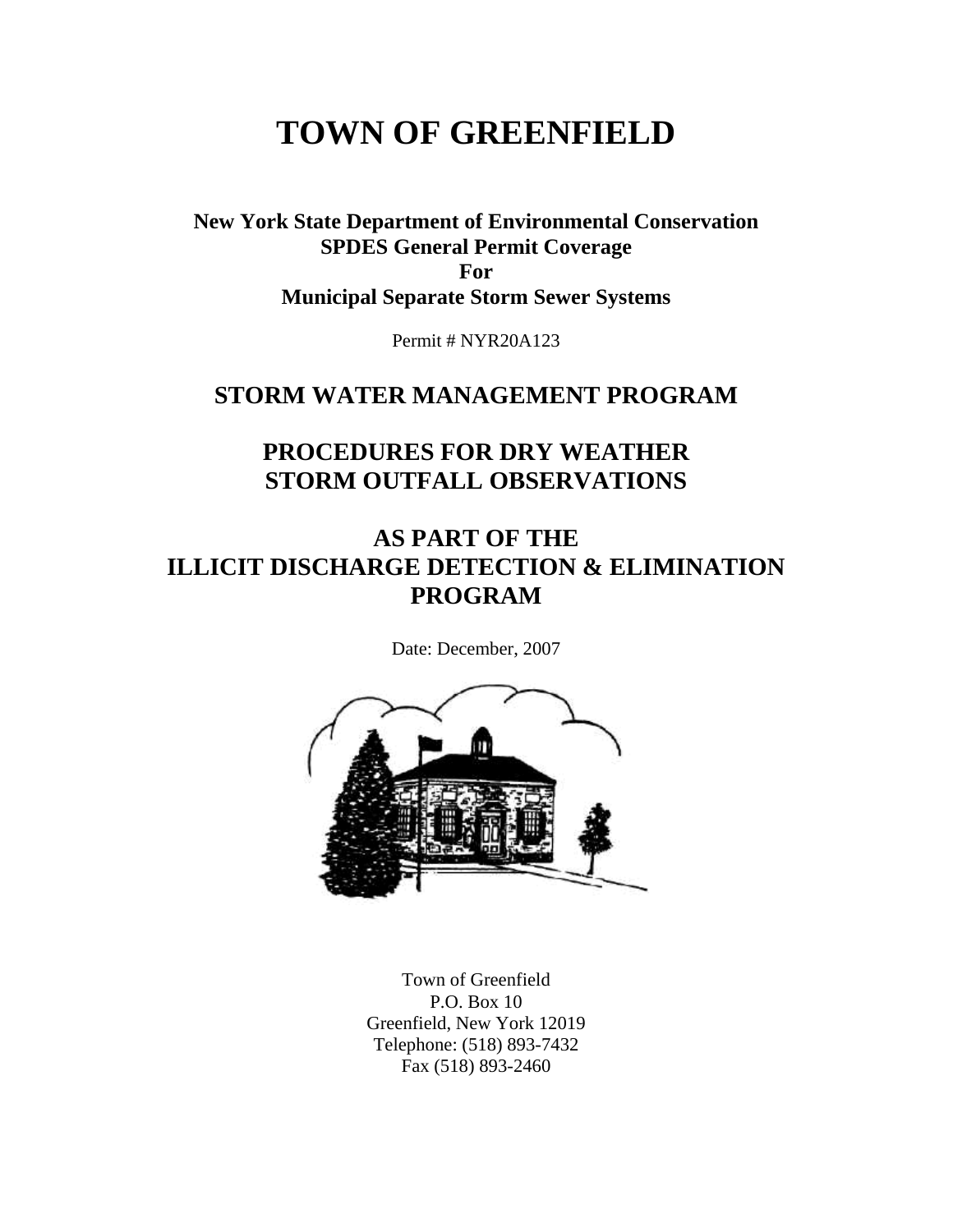#### **STORM OUTFALL DRY WEATHER OBSERVATION AND FOLLOW UP PROCEDURES**  December 2007

- Dry weather observations will be made twice per year during the spring (April or May) and during autumn (September or October).
- Observations will be made by the Town Engineer or an appointed representative.
- Observations will be made within Town rights of way.
- Observations are to be made during the afternoon and on days when there has been no measurable rainfall in the previous 48 hours according to a local weather reporting station.
- Visual observations are to be made at each of 4 outfall locations as identified on the Town of Greenfield MS4 map.
- Observations are to be recorded on the dry weather reporting form and will be added to the MS4 map annually.
- Any observed discharges will be noted as to the approximate depth, velocity and water quality characteristics such as turbidity, odor, color and general appearance of the downstream drainage corridor.
- Observed discharges will prompt further immediate observation upstream from the discharge point. To the extent possible, the source of flow will be determined and noted.
- Any discharge where the flow source can't be determined and where there is not an immediate concern based on its observable characteristics, will be flagged for additional monitoring. If the same outfall exhibits unknown discharges for four consecutive dry weather observations, water quality testing at that location will be conducted to determine if an illicit discharge is present.
- If water quality testing performed on an outfall confirms purity, the volume of discharge noted at that location will be deemed to be a base flow and further testing of that outfall will not be conducted unless a notable increase in that base flow is recorded for two more consecutive observations.